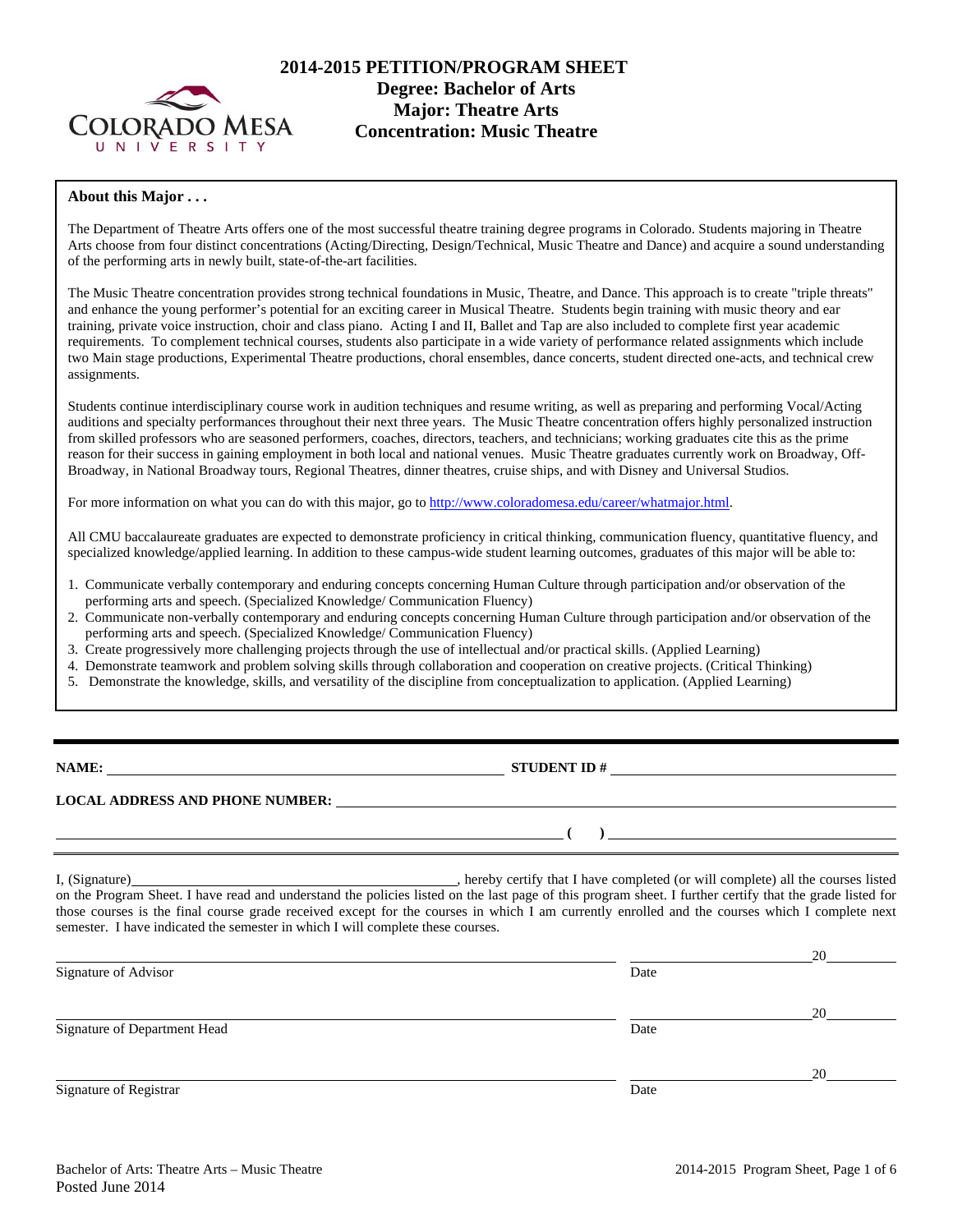#### **Students should work closely with a faculty advisor when selecting and scheduling courses prior to registration.**

Degree Requirements:

- 120 semester hours total (Students must complete a minimum of 30 of the last 60 hours of credit at CMU, with at least 15 semester hours in major discipline courses numbered 300 or higher).
- 40 upper division credits (A minimum of 15 taken at the 300-400 course levels within the major at CMU).
- 2.00 cumulative GPA or higher in all CMU coursework
- 2.00 cumulative GPA or higher in coursework toward the major content area
- Pre-collegiate courses (usually numbered below 100) cannot be used for graduation.
- A student must follow the CMU graduation requirements either from 1) the program sheet for the major in effect at the time the student officially declares a major; or 2) a program sheet for the major approved for a year subsequent to the year during which the student officially declares the major and is approved for the student by the department head. Because a program may have requirements specific to the degree, the student should check with the faculty advisor for additional criteria. It is the student's responsibility to be aware of, and follow, all requirements for the degree being pursued. Any exceptions or substitutions must be approved by the student's faculty advisor and Department Head.
- When filling out the program sheet a course can be used only once.
- See the "Undergraduate Graduation Requirements" in the catalog for additional graduation information.

**GENERAL EDUCATION REQUIREMENTS** (31 semester hours) See the current catalog for a list of courses that fulfill the requirements below. If a course is on the general education list of options and a requirement for your major, you must use it to fulfill the major requirement and make a different selection within the general education requirement.

| Course No Title |
|-----------------|
|                 |

Sem.hrs Grade Term/Trns

**English** (6 semester hours, must receive a grade of "C" or better and must be completed by the time the student has 60 semester hours.) ENGL 111 English Composition 3 \_\_\_\_\_ \_\_\_\_\_\_ ENGL 112 English Composition 3

**Math:** MATH 110 **or higher** (3 semester hours, must receive a grade of "C" or better, must be completed by the time the student has 60 semester hours.) MATH 1\_\_\_ \_\_\_\_\_\_\_\_\_\_\_\_\_\_\_\_\_\_\_\_\_\_\_\_ \_\_\_\_ \_\_\_\_\_ \_\_\_\_\_\_\_\_

\_\_\_\_\_\_ \_\_\_\_ \_\_\_\_\_\_\_\_\_\_\_\_\_\_\_\_\_\_\_\_\_\_\_\_ \_\_\_\_ \_\_\_\_\_ \_\_\_\_\_\_\_\_

\_\_\_\_\_\_ \_\_\_\_ \_\_\_\_\_\_\_\_\_\_\_\_\_\_\_\_\_\_\_\_\_\_\_\_ \_\_\_\_ \_\_\_\_\_ \_\_\_\_\_\_\_\_ \_\_\_\_\_\_ \_\_\_\_ \_\_\_\_\_\_\_\_\_\_\_\_\_\_\_\_\_\_\_\_\_\_\_\_ \_\_\_\_ \_\_\_\_\_ \_\_\_\_\_\_\_\_

\_\_\_\_\_\_ \_\_\_\_ \_\_\_\_\_\_\_\_\_\_\_\_\_\_\_\_\_\_\_\_\_\_\_\_ \_\_\_\_ \_\_\_\_\_ \_\_\_\_\_\_\_\_

**Humanities** (3 semester hours)

**Social and Behavioral Sciences** (6 semester hours)

**Natural Sciences** (7 semester hours, one course must include a lab)

\_\_\_\_\_\_ \_\_\_\_ \_\_\_\_\_\_\_\_\_\_\_\_\_\_\_\_\_\_\_\_\_\_\_\_ \_\_\_\_ \_\_\_\_\_ \_\_\_\_\_\_\_\_ \_\_\_\_\_\_ \_\_\_\_ \_\_\_\_\_\_\_\_\_\_\_\_\_\_\_\_\_\_\_\_\_\_\_\_ \_\_\_\_ \_\_\_\_\_ \_\_\_\_\_\_\_\_  $\_\_\_\_$ 

**History** (3 semester hours)

HIST \_\_\_\_ \_\_\_\_\_\_\_\_\_\_\_\_\_\_\_\_\_\_\_\_\_\_\_\_ \_\_\_\_ \_\_\_\_\_ \_\_\_\_\_\_\_\_

**Fine Arts** (3 semester hours)

| Course No Title |                                                                                                                                                             |                | Sem.hrs Grade Term/Trns                               |
|-----------------|-------------------------------------------------------------------------------------------------------------------------------------------------------------|----------------|-------------------------------------------------------|
|                 | <b>OTHER LOWER DIVISION REQUIREMENTS (6 semester hours)</b>                                                                                                 |                |                                                       |
|                 | Kinesiology (3 semester hours)                                                                                                                              |                |                                                       |
| <b>KINE 100</b> | <b>Health and Wellness</b>                                                                                                                                  | 1              |                                                       |
|                 |                                                                                                                                                             | 1              |                                                       |
|                 |                                                                                                                                                             | 1              |                                                       |
| <b>SPCH 112</b> | Applied Studies (3 semester hours)<br><u> 1980 - Jan James James James James James James James James James James James James James James James James Ja</u> |                |                                                       |
|                 | <b>FOUNDATION COURSES (12 semester hours)</b>                                                                                                               |                |                                                       |
| THEA 142        | Make-Up                                                                                                                                                     | 3              |                                                       |
| <b>THEA 153</b> | Acting I: Beginning Acting                                                                                                                                  | 3              |                                                       |
|                 |                                                                                                                                                             |                |                                                       |
|                 | Two consecutive classes in the same foreign language. Must receive a<br>grade of "C" or better. FLAS 114 & 115 will <b>NOT</b> fulfill this                 |                |                                                       |
| requirement.    |                                                                                                                                                             |                |                                                       |
|                 |                                                                                                                                                             | 3              |                                                       |
|                 |                                                                                                                                                             | 3              |                                                       |
|                 |                                                                                                                                                             |                | $\ddot{\phantom{0}}$                                  |
|                 | <b>THEATRE ARTS - MUSIC THEATRE MAJOR</b><br><b>REQUIREMENTS</b> (58 semester hours)<br>Select 1 semester hour from THEA 117 or THEA 118:                   |                |                                                       |
|                 |                                                                                                                                                             | 1              |                                                       |
| <b>THEA 156</b> | Acting II: Cont. Scenework                                                                                                                                  | 3              |                                                       |
| <b>THEA 253</b> | Acting III: Stage Movement                                                                                                                                  | 3              |                                                       |
| <b>THEA 255</b> | <b>Music Theatre Techniques</b>                                                                                                                             | 3              |                                                       |
| <b>THEA 341</b> | Musical Theatre History and                                                                                                                                 |                |                                                       |
|                 | Literature                                                                                                                                                  | 3              |                                                       |
| THEA 355        | Music Theatre Repertoire                                                                                                                                    | 3              | $\overline{\phantom{a}}$ and $\overline{\phantom{a}}$ |
| THEA 401        | Career Preparation                                                                                                                                          | 3              |                                                       |
| THEA 494        | Perf. Seminar (Capstone)                                                                                                                                    | 3              |                                                       |
| <b>MUSA 114</b> | Theory I                                                                                                                                                    | 3              |                                                       |
| <b>MUSA 116</b> | Ear Training/Sight Singing I                                                                                                                                | $\overline{c}$ | $\overline{\phantom{a}}$ and $\overline{\phantom{a}}$ |
| <b>MUSL 137</b> | <b>Voice Lessons</b>                                                                                                                                        | 1              |                                                       |
| <b>MUSL 137</b> | <b>Voice Lessons</b>                                                                                                                                        | 1              |                                                       |
| <b>MUSL 237</b> | <b>Voice Lessons</b>                                                                                                                                        | 1              | $\overline{a}$ $\overline{a}$                         |
| <b>MUSL 237</b> | <b>Voice Lessons</b>                                                                                                                                        | 1              |                                                       |
| <b>MUSL 337</b> | <b>Voice Lessons</b>                                                                                                                                        | 1              |                                                       |
| <b>MUSL 337</b> | <b>Voice Lessons</b>                                                                                                                                        | 1              |                                                       |
| <b>MUSL 437</b> | Voice Lessons                                                                                                                                               | 1              |                                                       |
| <b>MUSL 437</b> | Voice Lessons                                                                                                                                               | 1              |                                                       |
|                 |                                                                                                                                                             |                |                                                       |
|                 | Select 4 lower division semester hours from MUSP - choir                                                                                                    |                |                                                       |

| ensembles:  |  |  |
|-------------|--|--|
| <b>MUSP</b> |  |  |
| <b>MUSP</b> |  |  |
| <b>MUSP</b> |  |  |
| <b>MUSP</b> |  |  |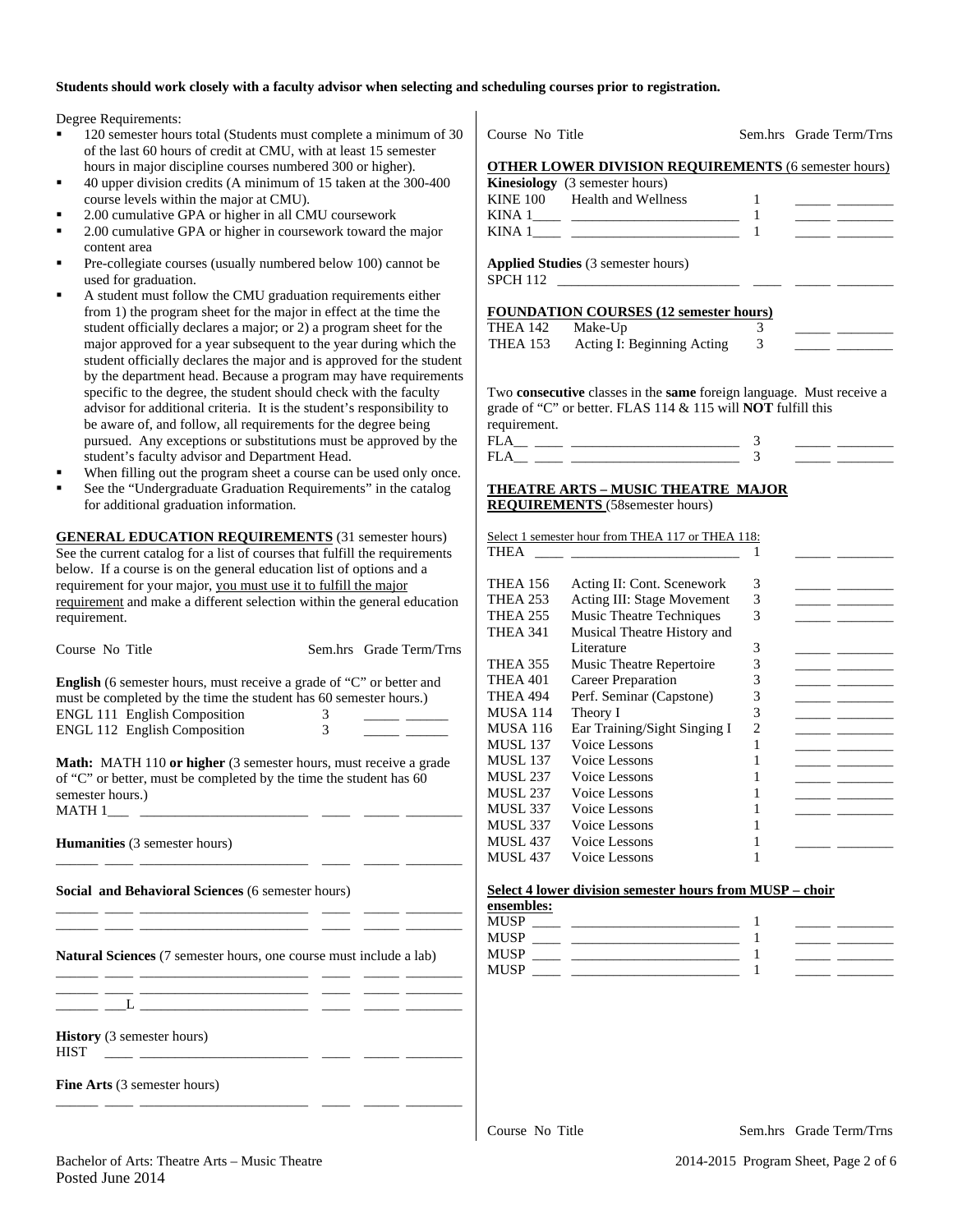| Select 4 semester hours from list on pg 4. (Ballet Technique<br>Courses):                                                                                                                                                                                                | Students deficient in Piano skills will be required to complete<br>MUSA 130 Class Piano I (2) & MUSA 131 Class Piano II (2)<br>(May take as lower division electives or MT Support<br>Courses)                                                                                                                                                                |
|--------------------------------------------------------------------------------------------------------------------------------------------------------------------------------------------------------------------------------------------------------------------------|---------------------------------------------------------------------------------------------------------------------------------------------------------------------------------------------------------------------------------------------------------------------------------------------------------------------------------------------------------------|
| Select 4 semester hours from list on pg 4. (Jazz Technique Courses):                                                                                                                                                                                                     | Students deficient in theory skills will be required to<br>complete MUSA 113 Fundamentals of Theory before taking<br>MUSA 114. (MUSA 113 may be taken as a lower division<br>elective or MT Support Course)                                                                                                                                                   |
| Select 4 semester hours from DANC 177 & 177L, DANC 236, 237,<br>336, 337, 436, 437 (Tap Technique Courses):                                                                                                                                                              | MT Majors are required to take SPCH 112 to fulfill their<br><b>General Education Applied Studies requirement</b><br><b>Electives</b> (All college level courses appearing on your final transcript,<br>not listed above that will bring your total semester hours to 120 hours.)<br>(13 semester hours; additional hours of upper division may be<br>needed.) |
| <b>Three Semester Hours chosen from the following</b><br><b>Performance Options (3)</b><br>THEA 119,120, 219, 220 Technical Performance or<br>THEA 147,148,247, 248 Drama Performance or<br>DANC 155, 256, 356 Dance Performance<br><u> 1989 - Johann Barbara, martx</u> | Course No<br>Title<br>Sem.hr Grade Term/Trns<br><u> 1988 - Andrea San Andrew Maria (h. 1988).</u><br><u> 1989 - John Harrison, mars eta inperiodo eta inperiodo eta inperiodo eta inperiodo eta inperiodo eta inperiod</u><br><u> 1990 - Jan James James Sandar (h. 1980).</u>                                                                                |
| Four Semester Hours chosen from the following Music<br><b>Theatre Support Courses: (4)</b><br><b>ANY</b> Theatre, Music or Dance Course                                                                                                                                  | <u> 1988 - Andrea San Andrew Maria (h. 1988).</u>                                                                                                                                                                                                                                                                                                             |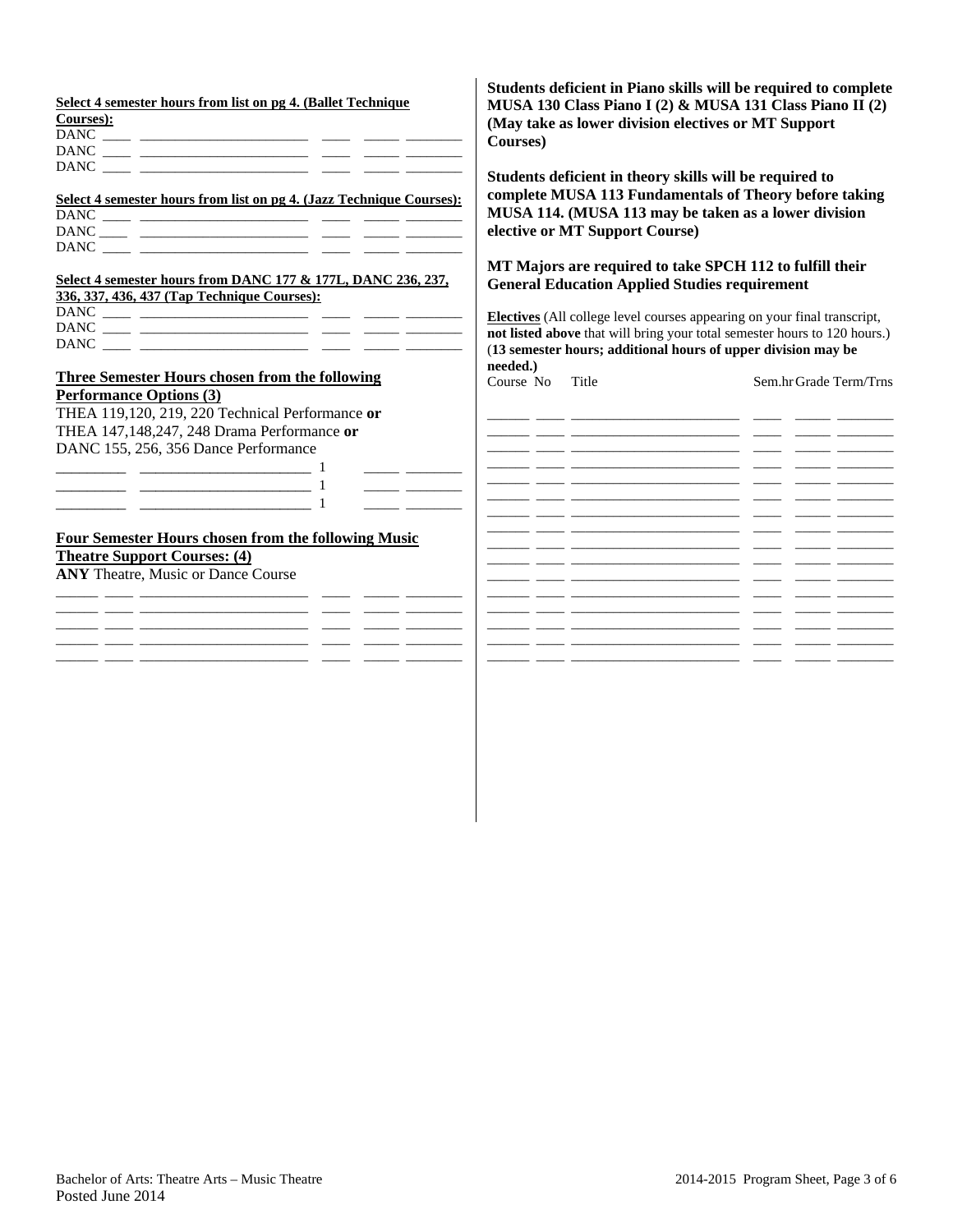#### **Theatre Arts: Music Theatre Concentration (58 semester hours)**

**THEA 117 or 118 Play Production (1) THEA 142 Make-up Foundations Course (3) THEA 153 Acting I-Foundations Course (3) THEA 156 Acting II –Contemporary Scenework (3) THEA 255 Music Theatre Techniques(3) THEA 341 Music Theatre History and Literature (3) THEA 355 Music Theatre Repertoire (3) THEA 401 Career Preparation (3) THEA 494 Performance Seminar (Capstone) (3) MUSA 114 Theory 1 (3) MUSA 116 Ear Training/Sight Singing (2) MUSL 137 Voice Lessons (1) MUSL 237 Voice Lessons (1) MUSL 337 Voice Lessons (1) MUSL 437 Voice Lessons (1)** 

#### **Select 4 lower division semester hours from MUSP – choir ensembles MUSP courses**

| <b>Select 4 semester hours from Ballet Technique Courses:</b> | DANC 334 Ballet IIIA (2) |
|---------------------------------------------------------------|--------------------------|
| <b>DANC 181</b><br>Ballet $I(2)$                              | DANC 335 Ballet IIIB (2) |
| DANC 234 Ballet IIA (2)                                       | DANC 434 Ballet IVA (2)  |
| DANC 235 Ballet IIB (2)                                       | DANC 435 Ballet IVB (2)  |
| <b>Select 4 semester hours from Jazz Technique Courses:</b>   |                          |
| <b>DANC 182</b><br>Jazz I $(2)$                               | DANC 333 Jazz IIIB $(2)$ |
| DANC $232$ Jazz IIA $(2)$                                     | DANC 432 Jazz IVA (2)    |
| DANC $2733$ Jazz IIB $(2)$                                    | DANC 433 Jazz IVB $(2)$  |
| DANC 332 Jazz IIIA $(2)$                                      |                          |

#### **Select 4 semester hours from Tap Technique Courses:**

DANC184 Tap I (2) DANC 235 Tap IIA (2) DANC 237 Tap IIB (2) DANC 335 Tap IIIA (2)

| Select 3 Semester Hours chosen from the following Performance                                                            | Select 4 Semester Hours chosen from the following Music Theatre |
|--------------------------------------------------------------------------------------------------------------------------|-----------------------------------------------------------------|
| <b>Options</b>                                                                                                           | <b>Support Courses:</b>                                         |
| THEA 119,120, 219, 220 Technical Performance or                                                                          | <b>ANY</b> Theatre, Music or Dance Course                       |
| THEA 147,148,247, 248 Drama Performance or                                                                               |                                                                 |
| DANC 156, 256, 356 Dance Performance                                                                                     |                                                                 |
| Students deficient in Piano skills will be required to complete MUSA 130 Class Piano I (2) & MUSA 131 Class Piano II (2) |                                                                 |
| (May take as lower division elective or MT Support Course)                                                               |                                                                 |

#### **Students deficient in theory skills will be required to complete MUSA 113 Fundamentals of Theory before taking MUSA 114. (MUSA 113 may be taken as a lower division elective or MT Support Course)**

DANC 336 Tap IIIB (2) DANC 435 Tap IVA (2) DANC 436 Tap IVB (2)

MT Majors are required to take SPCH 112 to fulfill their General Education Applied Studies requirement.

General Electives: 13 Semester Hours; additional upper division hours may be needed.

Students are required to participate in exit examinations and other programs deemed necessary to comply with the college accountability requirement. All degree requirements must be completed as described above. Any exceptions or substitutions must be recommended in advance by the Faculty Advisor and approved by the Department Head.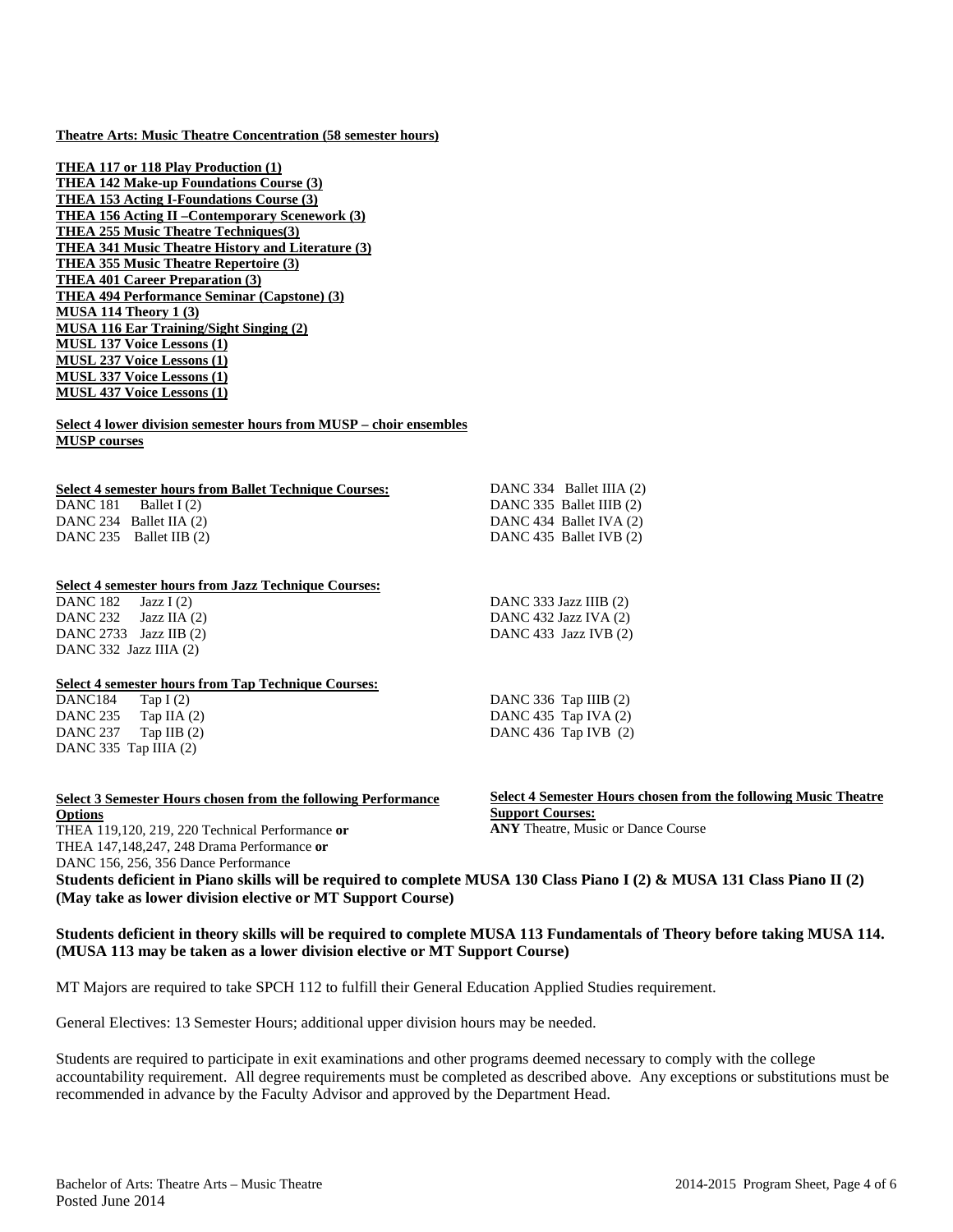## **SUGGESTED COURSE SEQUENCING FOR A MAJOR IN THEATRE ARTS – MUSIC THEATRE CONCENTRATION**

This is a recommended sequence of course work. Certain courses may have prerequisites or are only offered during the Fall or Spring semesters. It is the student's responsibility to meet with the assigned advisor and check the 2 year course matrix on the website for course availability.

### **FRESHMAN YEAR**

| <b>Fall Semester</b>               |                                                     | <b>Hours</b>          | <b>Spring Semester</b>           |                                                                                          | <b>Hours</b>                |
|------------------------------------|-----------------------------------------------------|-----------------------|----------------------------------|------------------------------------------------------------------------------------------|-----------------------------|
| <b>ENGL 111</b>                    | <b>English Composition</b>                          | 3                     | <b>ENGL 112</b>                  | <b>English Composition</b>                                                               | 3                           |
| <b>MUSA 114</b>                    | Theory I                                            | 3                     | <b>General Education History</b> |                                                                                          | $\mathfrak 3$               |
| <b>MUSA 116</b>                    | Ear Training/Sight Singing I                        | 2                     | <b>MUSL 137</b>                  | Voice Lessons                                                                            | 1                           |
| <b>MUSL 137</b>                    | Voice Lessons                                       | 1                     | <b>MUSP XXX</b>                  | Choral Ensemble                                                                          | 1                           |
| <b>MUSP XXX</b>                    | Choral Ensemble                                     | 1                     | <b>THEA 118</b>                  | <b>Play Production</b>                                                                   | $\mathbf{1}$                |
| <b>THEA 153</b>                    | Acting I: Beginning Acting                          | 3                     | <b>THEA 156</b>                  | Acting II: Contemporary Scenework                                                        | $\ensuremath{\mathfrak{Z}}$ |
| <b>DANC</b>                        | Tap/Jazz/Ballet                                     | $\overline{2}$        | <b>DANC</b>                      | Tap/Jazz/Ballet                                                                          | $\overline{2}$              |
| Performance Option                 |                                                     | $\mathbf 1$           | Performance Option               |                                                                                          | $\overline{1}$              |
|                                    |                                                     | 16                    |                                  |                                                                                          | 15                          |
|                                    |                                                     | <b>SOPHOMORE YEAR</b> |                                  |                                                                                          |                             |
| <b>Fall Semester</b>               |                                                     | <b>Hours</b>          | <b>Spring Semester</b>           |                                                                                          | <b>Hours</b>                |
|                                    | <b>General Education Social/Behavioral Sciences</b> | 3                     |                                  | General Education Social/Behavioral Science                                              | 3                           |
| <b>MATH XXX</b>                    | $(110 \text{ or higher})$                           | 3                     |                                  | General Education Natural Science w/lab                                                  | $\overline{4}$              |
| <b>MUSL 237</b>                    | Voice Lessons                                       | 1                     | <b>KINE 100</b>                  | <b>Health and Wellness</b>                                                               | $\mathbf{1}$                |
| <b>MUSP XXX</b>                    | Choral Ensemble                                     |                       | <b>MUSL 237</b>                  | Voice Lessons                                                                            | 1                           |
| THEA 253                           | Acting III: Stage Movement                          | 3                     | <b>MUSP XXX</b>                  | <b>Choral Ensemble</b>                                                                   | 1                           |
| THEA 255                           | <b>Music Theatre Techniques</b>                     | 3                     | <b>THEA 341</b>                  | Musical Theatre History & Lit                                                            | 3                           |
| <b>DANC</b>                        | Tap/Jazz/Ballet                                     | $\overline{2}$        | <b>DANC</b>                      | Tap/Jazz/Ballet                                                                          | $\overline{2}$              |
|                                    |                                                     | 16                    |                                  |                                                                                          | 15                          |
|                                    |                                                     | <b>JUNIOR YEAR</b>    |                                  |                                                                                          |                             |
| <b>Fall Semester</b>               |                                                     | Hours                 | <b>Spring Semester</b>           |                                                                                          | <b>Hours</b>                |
|                                    | General Education Applied Studies (SPCH 112)        | 3                     |                                  | <b>General Education Natural Sciences</b>                                                | 3                           |
| FLA_Foreign Language Req.          |                                                     | 3                     | FLA_Foreign Lang. Req            |                                                                                          | $\frac{3}{3}$               |
| MUSL 337                           | Voice Lessons                                       | 1                     |                                  | <b>General Education Humanities</b>                                                      |                             |
| THEA 142                           | Make-Up                                             | 3                     | MT Support Course                |                                                                                          | $\frac{2}{2}$               |
| THEA 355                           | Music Theatre Repertoire                            | 3                     | <b>DANC</b>                      | Tap/Jazz/Ballet                                                                          |                             |
| <b>DANC</b>                        | Tap/Jazz/Ballet                                     | $\overline{2}$        | MUSL 337 Voice Lessons           |                                                                                          | $\mathbf{1}$                |
|                                    |                                                     | 16                    | Performance Option               |                                                                                          |                             |
|                                    |                                                     |                       |                                  |                                                                                          | $\frac{1}{15}$              |
|                                    |                                                     | <b>SENIOR YEAR</b>    |                                  |                                                                                          |                             |
| <b>Fall Semester</b>               |                                                     | <b>Hours</b>          | <b>Spring Semester</b>           |                                                                                          | <b>Hours</b>                |
| <b>General Education Fine Arts</b> |                                                     | 3                     | <b>KINA</b>                      | Activity (2 courses)                                                                     | $\overline{c}$              |
| <b>MUSL 437</b>                    | Voice Lessons                                       | 1                     | THEA 494                         | Performance Seminar (MT Capstone)                                                        | 3                           |
| THEA 401                           | <b>Career Preparation</b>                           | 3                     | <b>MT Support Course</b>         |                                                                                          | $\overline{c}$              |
| Elective or minor                  |                                                     | $6 \overline{6}$      | Elective or minor                |                                                                                          | $\tau$                      |
|                                    |                                                     | 15                    | MUSL 437 Voice Lessons           |                                                                                          | $\overline{1}$              |
|                                    |                                                     |                       |                                  |                                                                                          | 14                          |
|                                    |                                                     |                       | <b>ORDANC156,256,356</b>         | Performance Option:-Select 3 credits from: THEA 119,<br>120,219,220ORTHEA147,148,247,248 |                             |
|                                    | 120 credit hours required for graduation            |                       |                                  |                                                                                          |                             |

#### Bachelor of Arts: Theatre Arts – Music Theatre 2014-2015 Program Sheet, Page 5 of 6 Posted June 2014